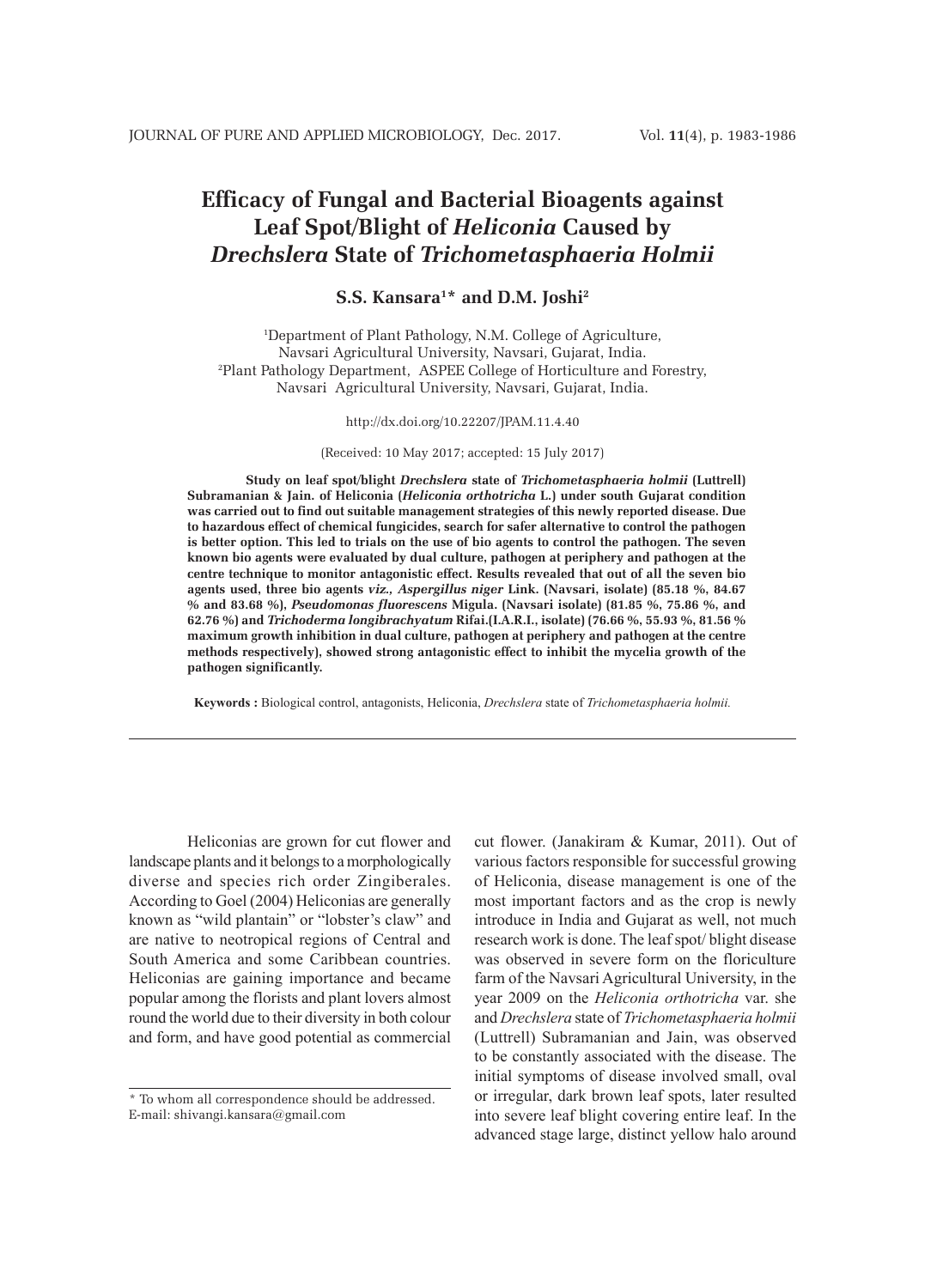the brown spots which united with other spots to form large chlorotic and necrotic areas on blighted leaves. On the stem, several distinct black spots were observed. Disease also spreads to bracts of inflorescence as faint brown to purple red spots, results into total economic loss. The symptoms observed on Heliconia during this investigation were somewhat similar to those described earlier by Luttrell (1963). Considering the seriousness of this newly introduced problem, the present investigation was carried out. The hazardous effects of chemicals used in plant disease management have diverted plant pathologists to find out the alternative techniques of plant disease control which may cause little or no adverse effect on environment. Now a day, the commercial formulation of some of the biocontrol agents has already become available in the market. In the present study, attempts have been made to identify antagonistic bio agents against *Drechslera* state of *Trichometasphaeria holmii in vitro* condition to combat the battle with this newly introduced pathogen

#### **MATERIAL AND METHODS**

Seven known fungal and bacterial bio agents (antagonists) viz., *Trichoderma viride* Pers, ex. Grey (Navsari, isolate), *Trichoderma harzianum* Rifai. (Junagadh, isolate), *Trichoderma longibrachyatum* Rifai. (I.A.R.I., isolate), *Trichoderma fasciculatum* Bissett.(Navsari, isolate), *Aspergillus niger* Link.(Navsari, isolate), *Pseudomonas fluorescens* Migula.(Navsari, isolate) and *Bacillus subtilis* Ell.(Navsari, isolate) were tested *in vitro* against *Drechslera* state of *Trichometasphaeria holmii*. The culture discs measuring 5mm diameter of test organism and pathogen were cut aseptically from the colony of pure culture grown on PDA medium and kept at different positions according to different techniques employed in the present investigation. In dual culture technique (Dennis and Webster, 1971), culture discs of test organisms and the pathogen were placed opposite to each other at 70 mm apart in the Petri plate containing 20 ml PDA aseptically and real antagonistic properties of the test bio agents were exhibited. In Pathogen at the periphery technique (Asalmol and Awasthi, 1990), the culture disc of the pathogen placed aseptically 35 mm

J PURE APPL MICROBIO*,* **11**(4), DECEMBER 2017.

away radially at four corners keeping one disc of test organism at centre in the plate containing 20 ml PDA aseptically. In Pathogen at the centre the culture disc of the pathogen was placed in the center and four similar discs of the test organisms were placed 35 mm away from the pathogen at the periphery in the Petri plate containing 20 ml PDA aseptically. The culture discs of the pathogens were kept at respective places of pathogen in each technique without bio agent served as control. All the treatments were incubated at room temperature  $(27 \pm 2^{\circ}C)$  and after 8 days the radial growth of the test organism and pathogen was measured. CRD design with three repetitions of each treatment was employed in the present experiment. The per cent growth inhibition (PGI) was calculated by using formula given by Vincent (1927) :

#### $PGI = 100 (DC-DT)$ DC

Where,

PGI = Per cent growth inhibition

DC = Average diameter of mycelial colony of control plate (mm)

DT = Average diameter of mycelial colony of treated plate (mm)

# **RESULTS AND DISCUSSION**

All the antagonists under test were significantly superior over control in all the techniques against *Drechslera* state of *Trichometasphaeria holmii.* In dual culture technique, out of seven antagonists tested *Aspergillus niger* Link. (85.18%) and *Pseudomonas fluorescens* Migula. (81.85 %) showed maximum growth inhibition of the pathogen and appeared to be the most superior over all the antagonists tested. Next best in order of merit was *Trichoderma longibrachyatum* Rifai. (76.66 %), *T. viride* Pers, ex. grey. (42.22 %) and *T. harzianum* Rifai. (35.55 %). Rest of the antagonists showed comparatively and significantly least growth inhibition (Table 1). In pathogen at periphery technique, *Aspergillus niger*  Link. gave maximum growth inhibition (84.67 %) and appeared to be the most superior antagonists among all the antagonists tested. It was followed by *Pseudomonas fluorescens* Migula. (75.86 %), *T. longibrachyatum* Rifai. (55.93 %), *T. harzianum* Rifai. (44.06 %) and *Trichoderma viride* Pers, ex.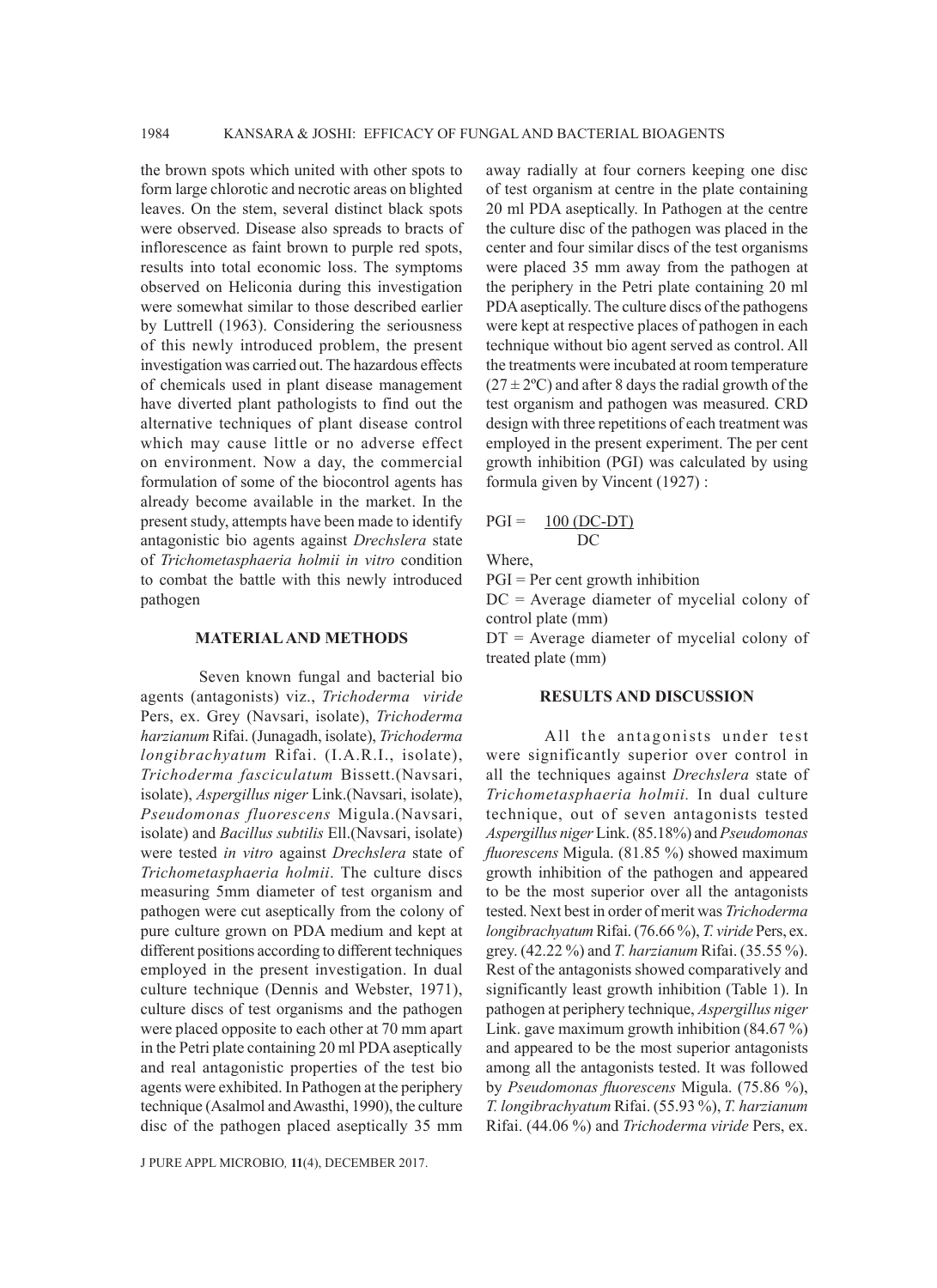Grey. (41.01 %). While, rest of the antagonists showed comparatively least growth inhibition (Table 2). In pathogen at centre, *Aspergillus niger*  Link. showed maximum inhibition (83.68 %) and appeared to be the most superior antagonists among all the antagonists tested which was statistically a par with *T. longibrachyatum* Rifai. (81.56 %) followed by *Pseudomonas fluorescens* Migula. (62.76 %) which in turn was statistically at par with *T. harzianum* Rifai. (62.05 %), followed by *T. viride* Pers, ex. Grey. (48.93 %). The rest of the antagonists showed comparatively least growth inhibition (Table 3).

## **DISCUSSION**

It appeared from this study that all the antagonists tested by three methods proved effective against *Drechslera* state of *Trichometasphaeria holmii* and were proved to be very useful as potential biological control agents. Among them, *Aspergillus niger* Link., *Pseudomonas fluorescens* Migula., *T. longibrachyatum* Rifai. and *T. harzianum* Rifai. proved to be very effective antagonist against *Drechslera* state of *Trichometasphaeria holmii.*  This may be due to undeniably its mode of action like competition, antibiosis and mycoparasitim and

Sr. Test organism Average colony diameter Growth No. **of pathogen** (mm) inhibition(%) 1. *Trichoderma viride* 26.00 42.22<br>2. *Trichoderma harzianum* 29.00 35.55 2. *Trichoderma harzianum* 29.00 3. *Trichoderma fasciculatum* 38.33 14.81 4. *Trichoderma longibrachyatum* 10.50 76.66 5. *Aspergillus niger* 6.66 85.18 6. *Pseudomonas fluroscens* 8.16 81.85 7. *Bacillus subtilis* 34.00 24.44 8. Control 45 0

**Table 1.** Effect of different antagonists against *Drechslera* state of *Trichometasphaeria holmii in vitro* condition under dual culture method

**Table 2 .** Effect of different antagonists against *Drechslera* state of *Trichometasphaeria holmii in vitro* condition under pathogen at periphery method

 $S. Em. + 0.4208$ C.D. at 5 % 1.2614  $C.V. \%$  2.94

| Sr.<br>No. | Test organism               | Average colony diameter<br>of pathogen(mm) | Growth<br>inhibition( $\%$ ) |
|------------|-----------------------------|--------------------------------------------|------------------------------|
| 1          | Trichoderma viride          | 25.66                                      | 41.01                        |
| 2          | Trichoderma harzianum       | 24.33                                      | 44.06                        |
| 3          | Trichoderma fasciculatum    | 33.33                                      | 23.37                        |
| 4          | Trichoderma longibrachyatum | 19.16                                      | 55.95                        |
| 5          | Aspergillus niger           | 6.66                                       | 84.68                        |
| 6          | Pseudomonas fluroscens      | 10.50                                      | 75.86                        |
| 7          | Bacillus subtilis           | 28.00                                      | 35.63                        |
| 8          | Control                     | 43.5                                       | $\theta$                     |
|            | $S.Em. +$                   | 0.4639                                     |                              |
|            | C.D. at $5\%$               | 1.3908                                     |                              |
|            | $C.V. \%$                   | 3.36                                       |                              |